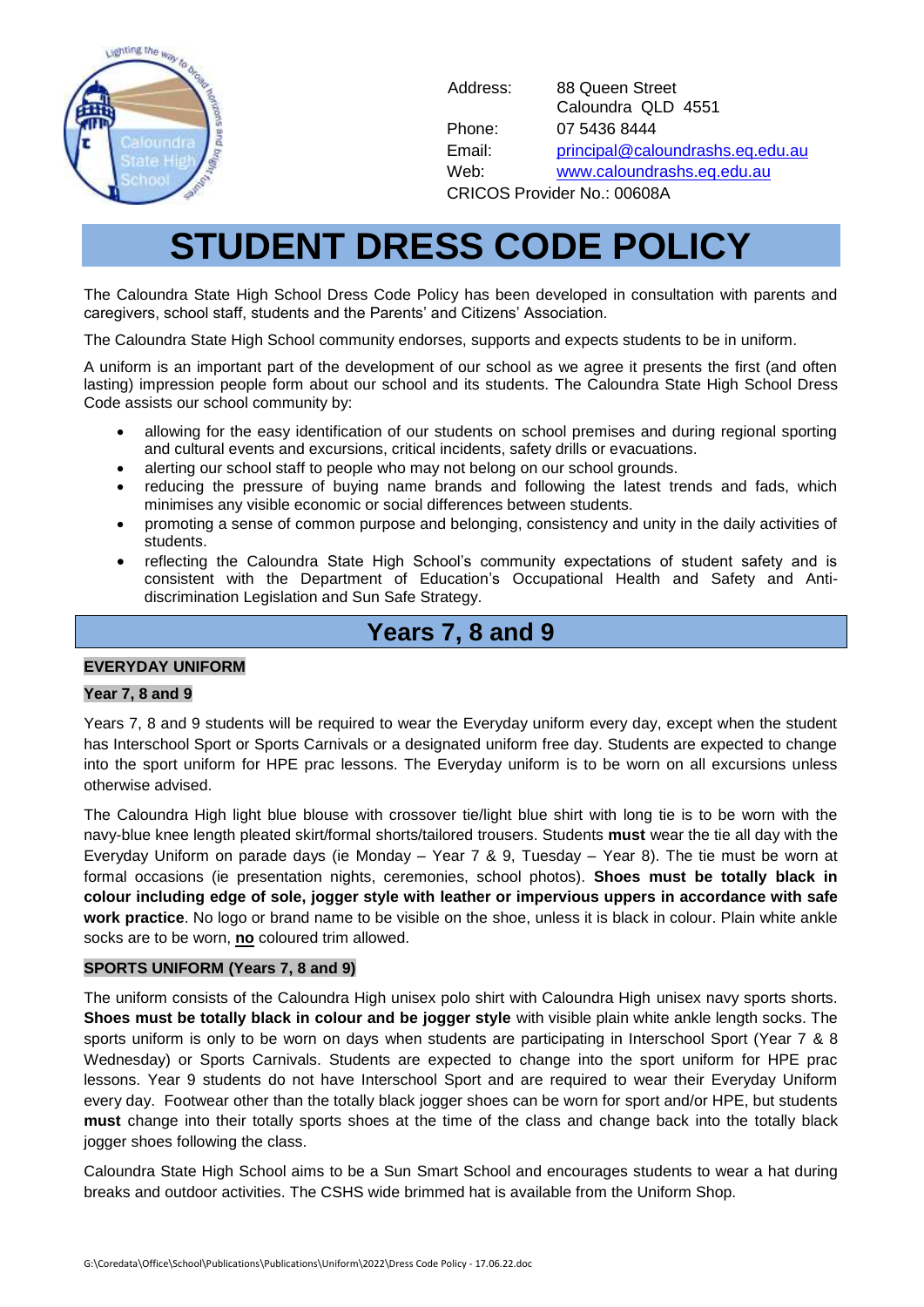# **Years 10, 11 and 12**

#### **EVERYDAY UNIFORM**

#### **Year 10, 11 and 12**

Years 10, 11 and 12 students will be required to wear the Everyday uniform every day, unless they are participating in Sports Carnivals or a designated uniform free day. Students are expected to change into the sport uniform for HPE prac lessons. The Everyday uniform is to be worn on all excursions unless otherwise advised.

The Caloundra High white blouse with crossover tie/ white shirt with long tie is to be worn with the navy-blue knee length pleated skirt/formal shorts/tailored trousers. A long sleeve white business shirt may be purchased from local suppliers and presented to the Uniform shop to have the school logo applied at a small cost. This shirt must be worn if body art is visible.

Students **must** wear the tie all day with the Everyday Uniform on parade days (ie Tuesday – Year 10, Thursday – Year 11, Friday – Year 12). The tie must be worn at formal occasions (ie presentation nights, ceremonies, school photos). **Shoes must be totally black in colour including edge of sole, jogger style with leather or impervious uppers in accordance with safe work practice**. No logo or brand name to be visible on the shoe, unless it is black in colour. Plain white ankle socks are to be worn, **no** coloured trim allowed.

#### **SPORTS UNIFORM (Years 10, 11 and 12)**

The uniform consists of the Caloundra High unisex polo shirt with Caloundra High unisex navy sports shorts. **Shoes must be totally black in colour and be jogger style** with visible plain white ankle length socks. Students are expected to change into the sport uniform for HPE prac lessons and can be worn at Sports Carnivals. Footwear other than the totally black jogger shoes can be worn for sport and/or HPE, but students **must** change into their sports shoes at the time of the class and change back into the totally black jogger shoes following the class.

Caloundra State High School aims to be a Sun Smart School and encourages students to wear a hat during breaks and outdoor activities. The CSHS wide brimmed hat is available from the Uniform Shop.

# **WINTER UNIFORM**

#### **EVERYDAY UNIFORM**

A Caloundra High navy-blue v-neck jumper or Caloundra High jacket or a plain navy jumper can be worn with the Everyday blouse/shirt and navy-blue knee length pleated skirt/formal shorts/tailored trousers. **NO** fleecy tracksuit pants are permitted to be worn with the Everyday uniform

Black coloured stockings/footed tights are permitted to be worn with the navy-blue pleated skirt (socks are not to be worn with stockings/footed tights). Stockings/footed tights cannot be worn with shorts.

#### **SPORTS UNIFORM**

Caloundra High jacket or Caloundra High navy-blue v-neck jumper or a plain navy jumper are to be worn with the school sports uniform.

**Year 12 students** have the option to purchase a personalised jersey. This is organised by the Year 12 Coordinator. This can be worn at any time, but must be worn with the Everyday uniform blouse/shirt underneath.

### **School Representation**

A school blazer and hat will be loaned to students from D14 when representing the school at formal occasions if needed. These items are to be worn with the Everyday Uniform. It is expected that blazers will be returned to the school in good condition at the conclusion of the relevant event. Items that are not returned, lost or damaged will be charged to the student.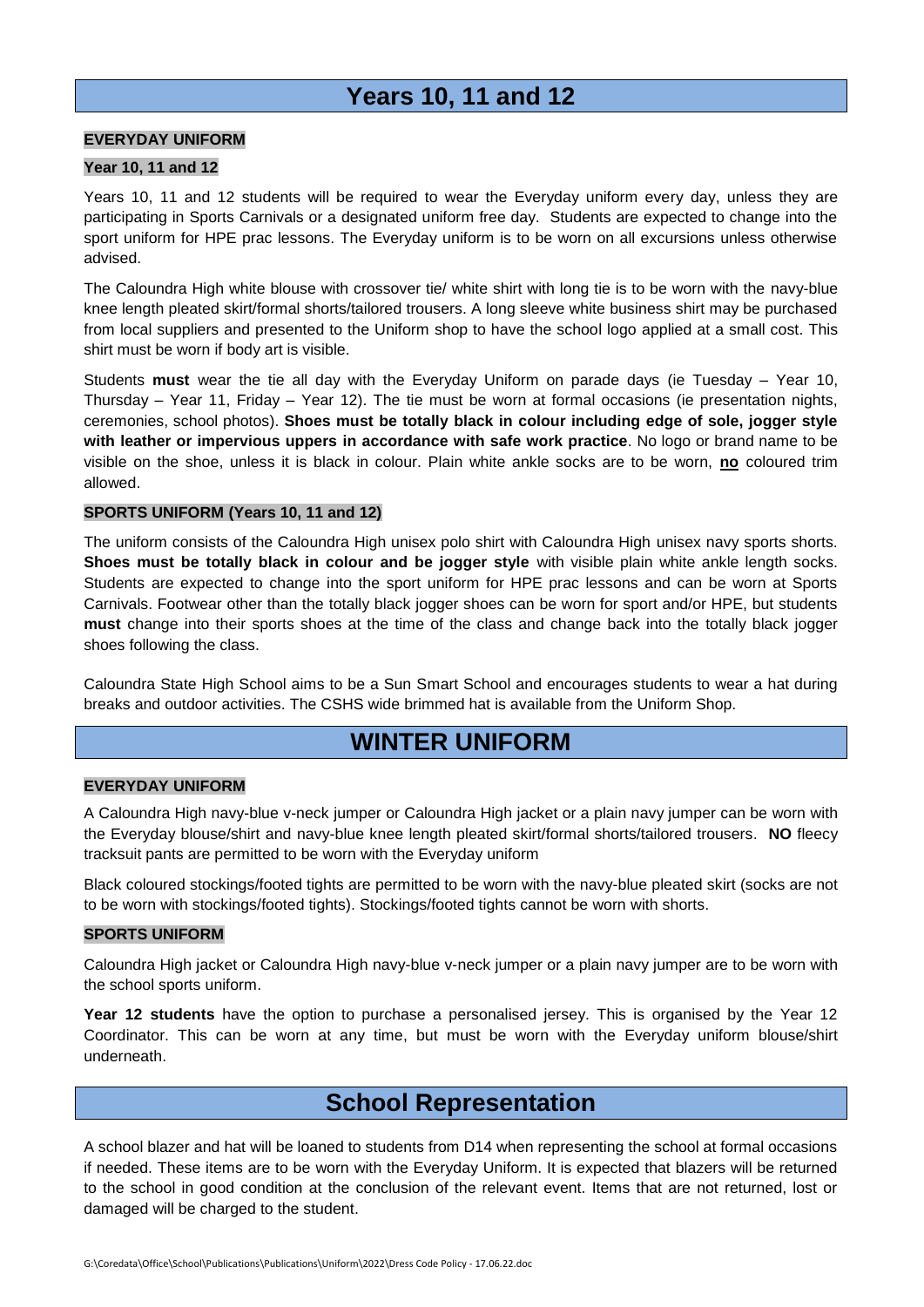# **Dress and Personal Appearance Expectations**

#### **Dress**

Caloundra State High School requires all students to be in full school uniform when:

- attending or representing the school,
- travelling to and from school: and
- engaging in school activities out of school hours.

Caloundra State High School requires students to wear items related to safety, such as safe footwear and eye protection, which may be necessary in order to participate in certain school activities.

#### **Dress and personal appearance**

Students wearing items of jewellery and headwear that do not comply with the requirements set out below will be asked to remove the offending item and to store it out of sight for the remainder of the school day. In the case of non-uniform items worn, students will be required to change into replacement uniform items provided to replace it during the school day. A refusal to comply will be dealt with in accordance with managing compliance set out below.

Caloundra State High School requires all students to come to school with a clean and tidy appearance.

#### **Please note:**

- All aspects of the school uniform (except shoes/socks) shirts, blouses, ties, skirts, shorts, school vneck pullover jumper, jacket - are to be purchased from the School Uniform shop. (EFTPOS facilities are available but cheques will not be accepted).
- White long-sleeved business shirt and navy-blue tailored trousers can be purchased from a local supplier. Shirt is to be presented to the Uniform shop to have the school logo embroidered on it for a small cost.
- Students are encouraged to wear hats at school during breaks and outdoor activities. (Students have the option of purchasing a wide brimmed hat bearing the school logo from the School Uniform shop).
- Beanies and other head warmers, gloves or scarves are **not** permitted.
- No denim (or cord) or jersey shorts, jeans, or fleecy track pants allowed.
- No visible mid-riffs; waist ribbing, sweat bands and head wear or scarves are allowed.
- Only plain black or plain navy belts are acceptable.
- Shoes must be full **BLACK** upper and **BLACK** sole trim with matching **black** laces in jogger style ONLY (NO boots/hightops permitted) to be worn at all times. Shoes must be ankle height. Please note that **leather or impervious uppers** are required to be worn in practical subjects for safety reasons.
- Socks must be plain white ankle length and visible (no coloured trim).
- Only black coloured stockings/tights are acceptable and these can be worn with the Everyday skirt **only**. Stockings **must not** be worn with shorts.
- Everyday skirt **must be** knee length (or longer).
- Long hair must be tied back in subjects required for Workplace Health & Safety.
- Hair ties are to be dark blue or black.
- Hair colour is to be natural tones i.e. not bright or multi-coloured (such as pink, blue, green).
- Hair styles are to be neat and tidy e.g. no mohawks, no words/symbols shaved into the scalp etc.
- If students wish to participate in fundraising activities involving hair colouring, permission must be gained from the Principal.
- Light foundation may be worn. **No** lip colours, eyeliner, mascara or eye shadow is allowed.
- Clear nail polish is permitted.
- **Fingernails** are to be short in length as to not present a Workplace Health & Safety hazard.
- **Facial piercings**:
	- **No** facial rings permitted.
	- **One** only discreet (small) nose/facial stud piercing permitted at any one time.
	- If a new piercing, this must be a stud, not a ring.
- **No** necklaces, bracelets, bands or anklets are allowed.
- The only jewellery acceptable is:-
	- Maximum of two plain small studs or sleepers per ear (No spacers only flesh coloured solid plugs can be worn at school, NO tunnels or dangly earrings)
	- A watch
	- One plain ring without sharp edges
	- Religious or culturally significant pendant to be worn inside shirt so it is not visible
	- Medi-Alert pendant/Medi-Alert bracelet
		- (This is a WH&S requirement and any additional jewellery will be confiscated)
- CSHS sports shorts worn only with polo shirts.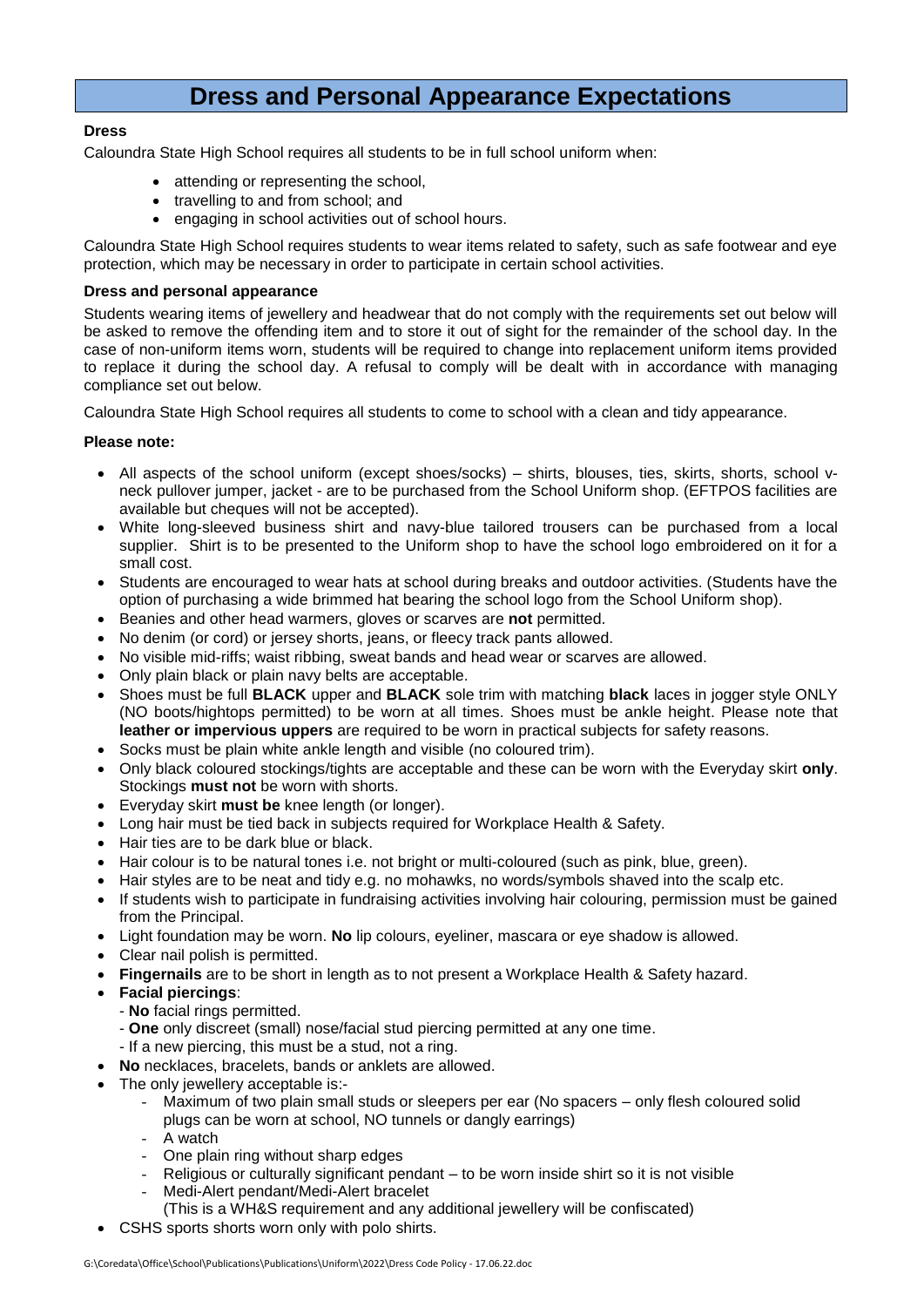- **Everyday uniform blouses/shirts must be worn with skirts/formal shorts/tailored trousers ONLY.**
- Current year Senior Jersey may be worn by Year 12 students ONLY.
- **No** sports representative jackets or shorts are allowed to be worn.
- Performing Arts jackets are to be worn at performances ONLY.
- School sport team apparel (eg. Rugby/Volleyball) to be worn at training/games ONLY.
- Blazers are available for hire when required to represent the school or for formal occasions.
- **No** hoodies, cardigans, visible undershirts allowed. All jumpers/jackets are to be purchased through the Uniform Shop.

#### **Uniform Free Days**

On specified days students may be permitted to wear free dress as a part of a fundraising effort for charities, etc. Students must wear appropriately modest clothing; any inappropriate clothing **must not** be worn. The usual safety regulations regarding the wearing of closed in shoes and approved jewellery also applies on free dress days.

# **Footwear Guide**

#### **Correct footwear:**



#### **Incorrect footwear:**



# **Uniform Modifications and Exemptions**

#### **Individual circumstances modification**

Caloundra State High School recognises that in some situation's students may require modifications to the requirements of the school dress code.

These modifications are designed to permit a student to attend the school with maximum compliance with the dress code, recognising that the student may not be able to fully comply (for example, if a student gets permission from the school to colour or shave their head in order to participate in a charitable activity or if a student with a disability finds the present uniform unsatisfactory for their disability).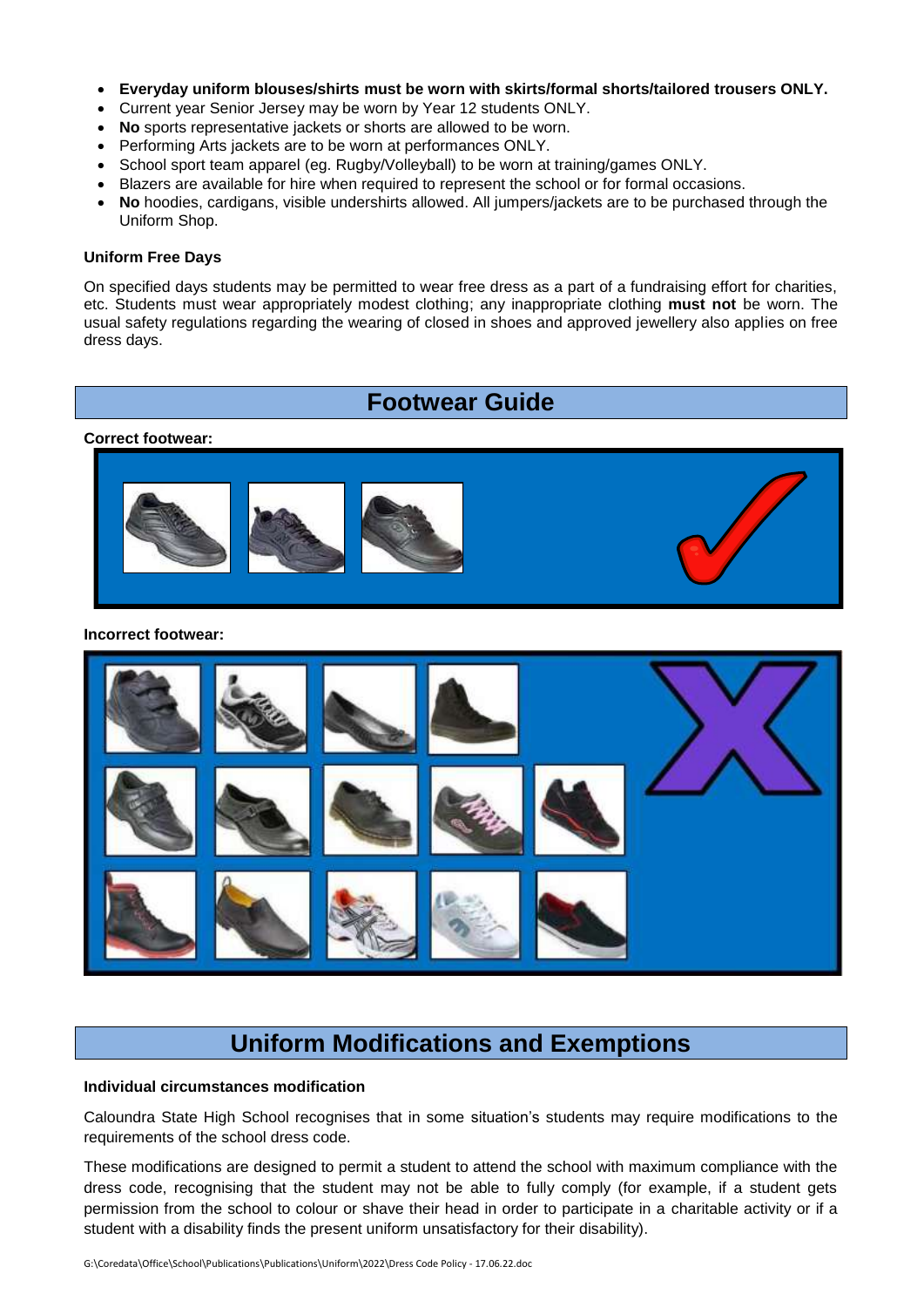#### **Requests for exemption**

The exceptional circumstances of some students or families may require parent/s to request an exemption.

#### *Financial hardship*

Personal financial circumstances may make purchasing school uniform items seem unrealistic for some families. Parents should note that Caloundra State High School through the P&C can provide relevant assistance to families for uniform items where financial stress is genuine;

• Loan uniforms are available from a bank of clothing (available from D14 arranged through the relevant DP) which may be borrowed by students until uniforms are able to be purchased.

#### **Application Process**

An application for individual circumstances modification should be made in writing to the school Principal. The school Principal in considering the application may require additional information from an applicant to satisfy themselves that the application has a genuine basis (as opposed to a mere preference or dislike). The school Principal will endeavour to respond to such an application as soon as practicable after receiving it, either granting the application or refusing it. The school Principal's response will be in writing. Applicants will be afforded natural justice. The school Principal's decision is final.

#### **Consequences of approval**

Where a student is granted an individual circumstances modification, they will be provided with a card outlining the individual circumstance modification. The modification allows the student to attend school without receiving a disciplinary consequence applied for the uniform non-compliance, but these students may however be prevented from attending, or participating in, any school activity that, in the reasonable opinion of the school Principal, is not part of the essential educational program of the school (this can include school excursions, extra-curricular activities where the student is associated with the school) and / or be prevented from attending, or participating in, any school activity for which the student would have been representing the school.

The student is obliged to carry the card while they are at school and is obliged to present it if a member of staff queries their uniform status. Failure to carry the card may result in disciplinary action in line with the sanctions for non-compliance outlined below.

#### **Managing non-compliance**

The following non-compliance process should be undertaken during the student's free time, not during lessons which are part of the essential educational program of the school.

- Where a student is inappropriately dressed and does not hold an exemption card:
	- the student will be offered a choice of correct uniform items from the bank of clothing / uniforms held at the school for the day (to be returned to the school at the end of the school day). Students are referred to D14 to collect the correct uniform item.
	- if they refuse to accept the offer of a correct uniform item, the student will be sent to administration where their Line Manager or office staff will ring the student's home to explain the uniform policy requirements to parents, request parental cooperation in requiring their child to accept the uniform items or where possible request that the required uniform items be brought to school for the student to change into.
	- If, after this, the student is non-compliant, they will be dealt with in accordance with the sanctions for non-compliance.
	- Where students have incorrect footwear, they are referred to D14 to collect a pair of shoes or socks.
	- If they refuse to accept the offer of correct footwear, the student is then referred to their linemanager or administration office and their parents are contacted and requested to bring correct shoes to the school.
- Families with students who have a history of dress code non-compliance are encouraged to contact the student's Line Manager or Deputy Principal to discuss the matter.
- In circumstances where the Principal is satisfied that the student's non-compliance is beyond the student's control, disciplinary sanctions will not be applied.